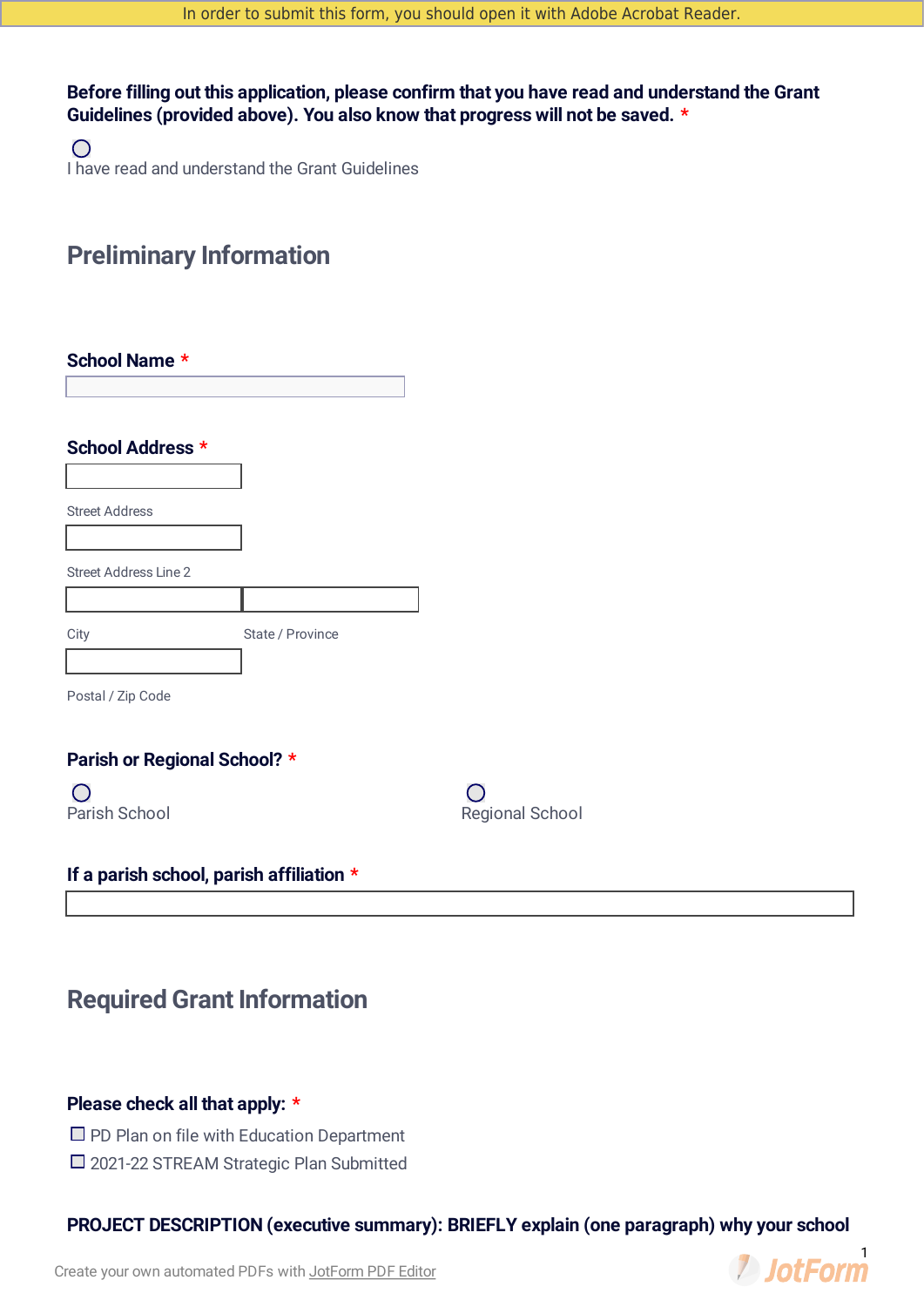# **is requesting this grant, what outcomes you hope to achieve, how you will spend the funds if a grant is made, and how the grant will further the educational and/or religious purposes of a STREAM Catholic School. \***

0/500

### **Total Cost of Project \***

\$

# **Grant Amount Requested \***

 $\sqrt{\frac{1}{2}}$ 

# **Other sources of funding for this Grant Request**

- $\Box$  Other Grants
- □ Community Partner Donations
- $\Box$  HSA Donation or Fundraiser
- □ Funds from School or Parish Budget
- $\Box$  Other Funding Source

# **If 'Other Grants,' amount**

# **If 'Community Partner Donations,' amount**

### **If 'HSA Donation or Fundraiser,' amount**

# **If 'Funds from School or Parish Budget,' amount**

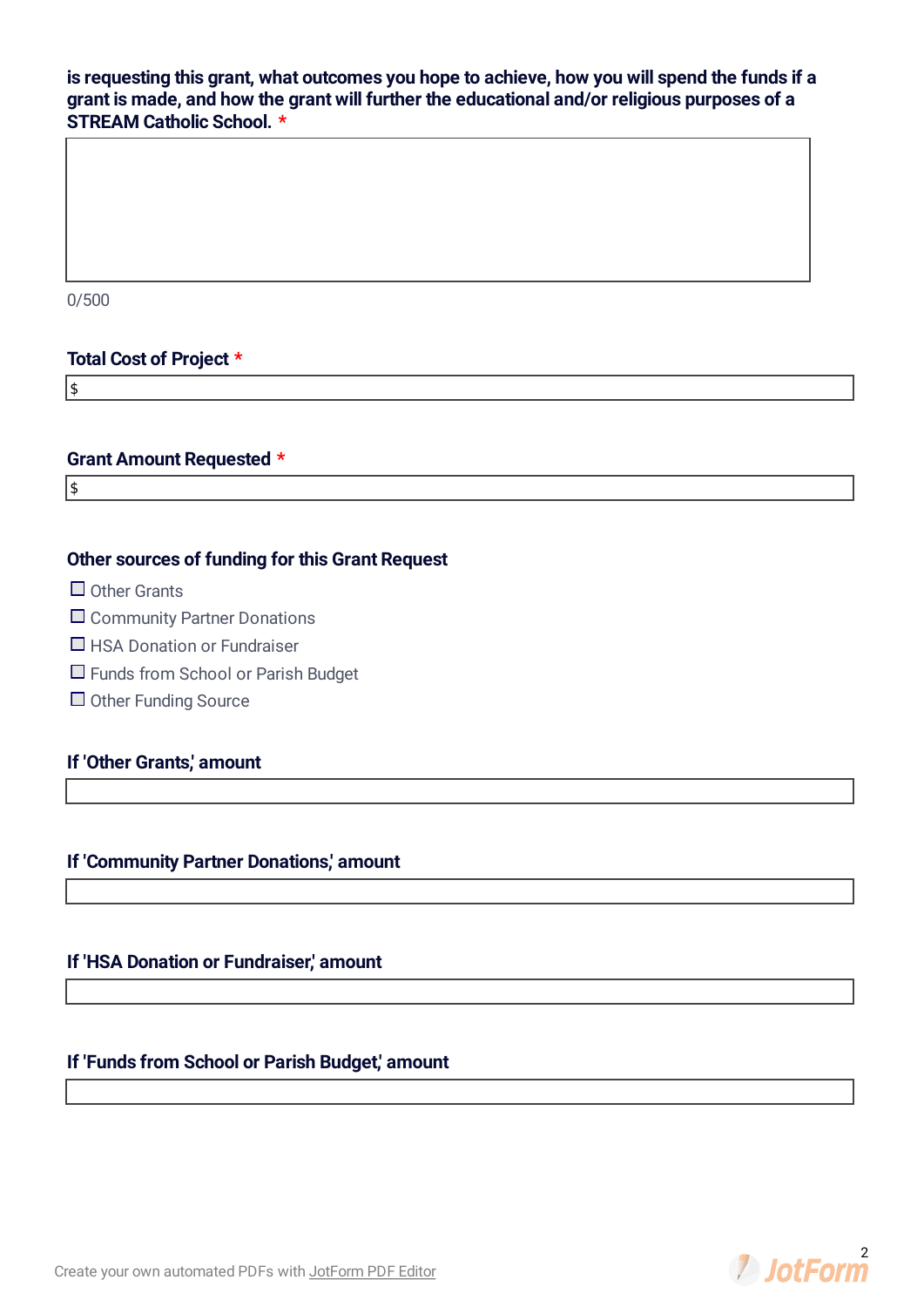### **When do you anticipate starting the project? \***

展

| Month | Day | Year |  |
|-------|-----|------|--|

#### **When do you anticipate the completion date? \***

| Month | Day | Year |  |
|-------|-----|------|--|

### **Will you be able to complete this project if your grant is only partially funded by STREAM? \***

| $\bigcirc$ | $\bigcirc$ |
|------------|------------|
| Yes        | No         |

### **If no, please explain**

# **Please check the boxes of those with whom you have discussed and received support from for this project.**

- $\Box$  School Principal
- Parish Pastor
- STREAM Coordinator
- Member of your School Board
- $\square$  Member of the Diocesan Department of Education

**Have you reached out to any other Diocesan schools or community Partner to share resources or collaborate on the project you are requesting fund for? (eg. BOCES, Challenge Center, etc.) \***

| $\overline{O}$ | $\bigcirc$ |
|----------------|------------|
| Yes            | No         |

**If yes, please identify that collaborating school(s) or partner(s).**

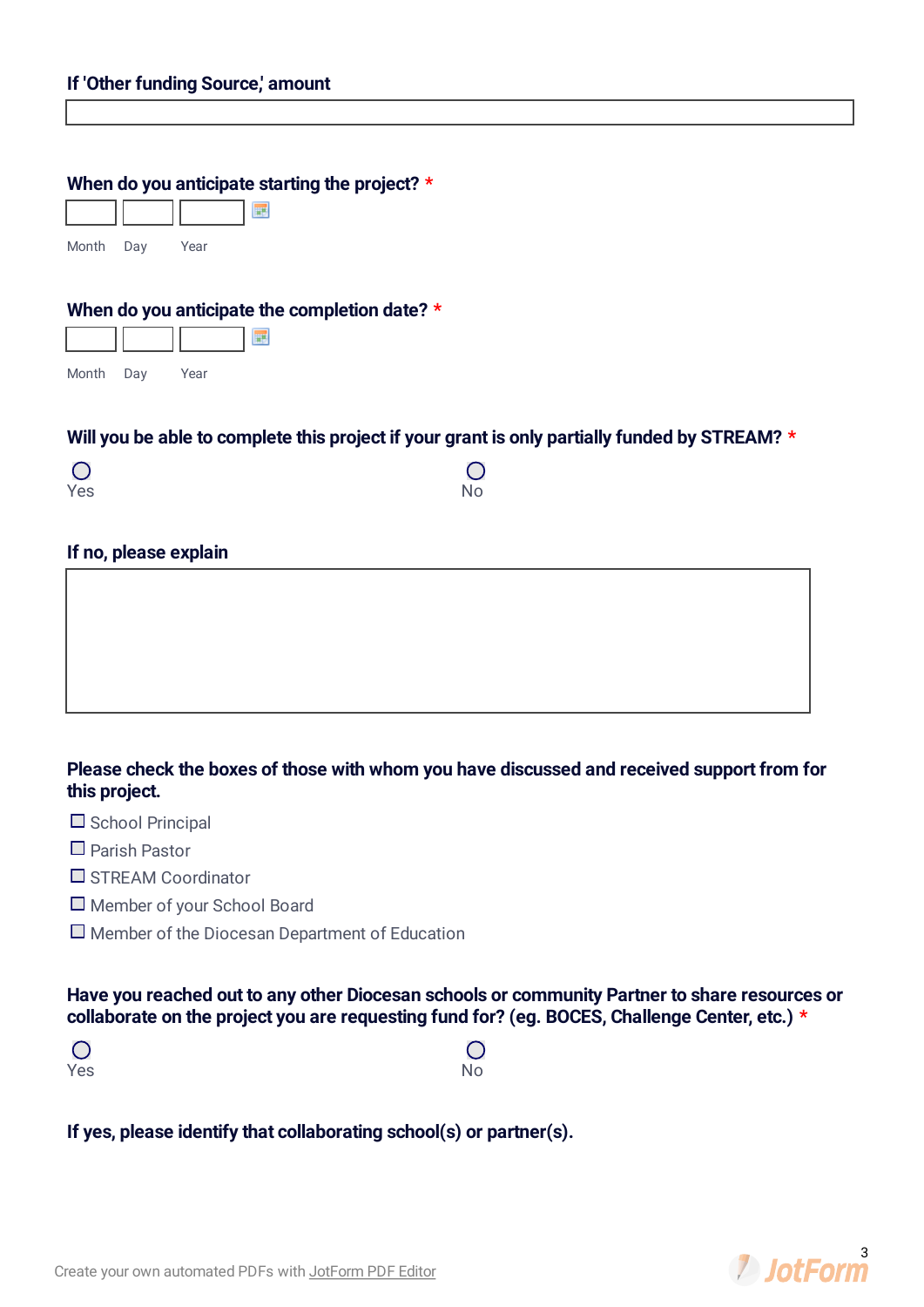# **STREAM PRINCIPLES: Please check the principles below that aligns directly with your submitted grant request/project \***

- $\Box$  Technology training is made a priority for increased use in teaching and learning
- $\Box$  Marked increase in hands-on/experiential science
- $\Box$  Curriculum is enhanced through community connections
- $\Box$  Real-life application is emphasized across subject areas
- $\Box$  Interdisciplinary unit planning / Project based learning is evident K-8
- $\square$  Engineering design process is introduced and integrated K-8
- The professional development around STREAM principles grows to meet classroom needs and principle goals
- $\square$  Enhance awareness, fundraising and marketing around STREAM

**UPLOAD: Detailed Description of Initiative Seeking Grant Support and Grant Budget** Upload a Word or PDF document containing the following information (4 pages maximum):

- DESCRIPTION OF THE PROJECT This is an opportunity to expand on the brief description submitted above by further identifying in more detail why your school is requesting the grant, the project goals and needs your grant project addresses, and how this grant project will be transformational to your students' learning and school community.
- SPECIFIC USE & STRATEGY FOR IMPLEMENTING Identify the specific uses for any materials sought to be funded by the grant request, include a discussion on which subject matter classes and grade levels will be benefitted, how the curriculum will be enhanced by these materials and how the STREAM initiative supported.
- PROFESSIONAL DEVELOPMENT STRATEGY Identify any professional development needed to implement the technology/materials/program and how your staff will be trained to utilize the grant materials or program.
- EVALUATION Please explain how you will measure the effectiveness of your activities (the metrics). Describe your criteria for a successful program, how your project benefits your school community, and the results you expect to have achieved by the end of the funding period.
- SCHOOL INFO (enrollment, communities served)
- SUSTAINABILITY STRATEGY Identify how the project will be continued after grant funding is expended, how it will be used in future academic years and how it will continue to be funded.
- BUDGET FOR THE PROJECT & DONATIONS OR OTHER SOURCES OF INCOME include a description of items sought to be funded and identify vendors and pricing. If easier, this information can be submitted in chart format within the Detailed Description or as a separate document using the fillable budget form provided.

#### **UPLOADS: Grant Support for Costs, Travel, and Speakers**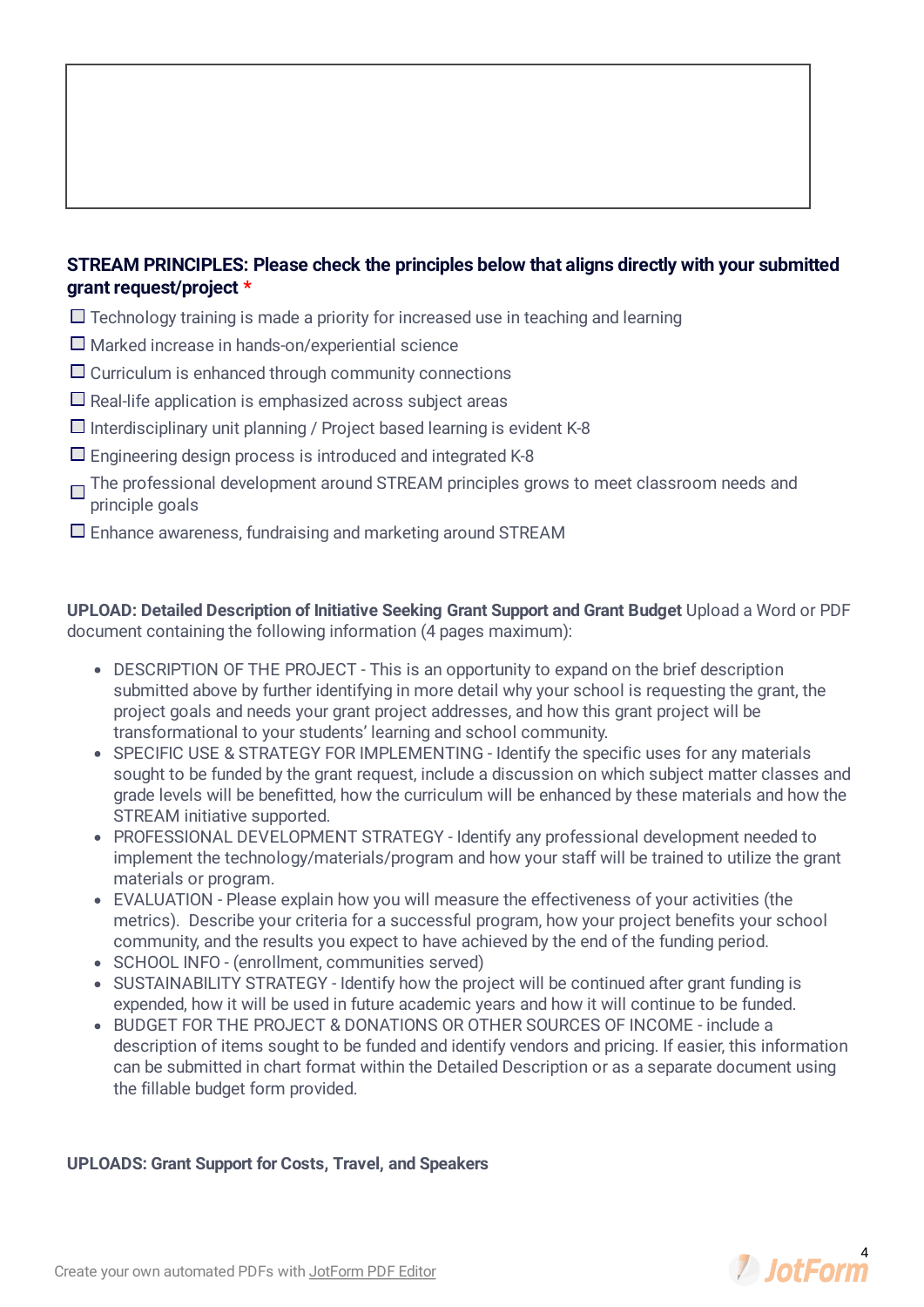- **Two (2) Sources of Vendor Pricing** is required for items over \$250 (such as quotes, invoices, purchase orders, statement of services, competitive bids, proposals or catalog information which identifies the seller, item description and cost)<sup>(\*</sup> if single source supplier please provide letter or if a certain vendor is preferred even though price is not the lowest please explain why) Computer equipment/technology requests must also include a copy of the technology plan and a training component or explanation why none is needed. If needed, a bid can be secured from Central Purchasing by contacting Shelley Pacillo at spacillo@buffalodiocese.org or 716.847.8711.
- **Travel** cost support is required for transportation, hotel (double occupancy rate) and any conference registration fees. Each participant must contribute at least \$100 toward these costs. Grants funding will not exceed \$275 per participant or 25% of the per participant cost, whichever is less. We recommend you contact the Diocesan preferred travel agency or the USSCCB for discounted group rates.
- **Speaker** bio, resume or CV is required along with any promotional materials related to the speaking engagement, if available.

**UPLOAD: Financial Reporting** Please provide prior year and Current year OPERATING BUDGET with revenue & expenses. Your operating budgets should have a separate line item for STREAM Income and STREAM expenses, if it does not please provide an explanation.

By clicking below, I verify that the organization applying for this grant currently has a tax exemption under the Internal Revenue Code 501(c)(3) and is not classified as 'a private foundation' as defined under Code section 509(a). This digital signature is made as one who is authorized to do so on behalf of the applied organization.

#### **Please verify \***

I verify my organization's tax exemption status and I acknowledge that the school is required to  $\Box$  complete a final report 12 months from receipt of grant monies or within three months of the project's completion, whichever is sooner.

#### **Name of person completing form \***

| <b>First Name</b> | Last Name |
|-------------------|-----------|

#### **Contact phone of person completing form \***

Area Code Phone Number

# **Email of person completing form \***

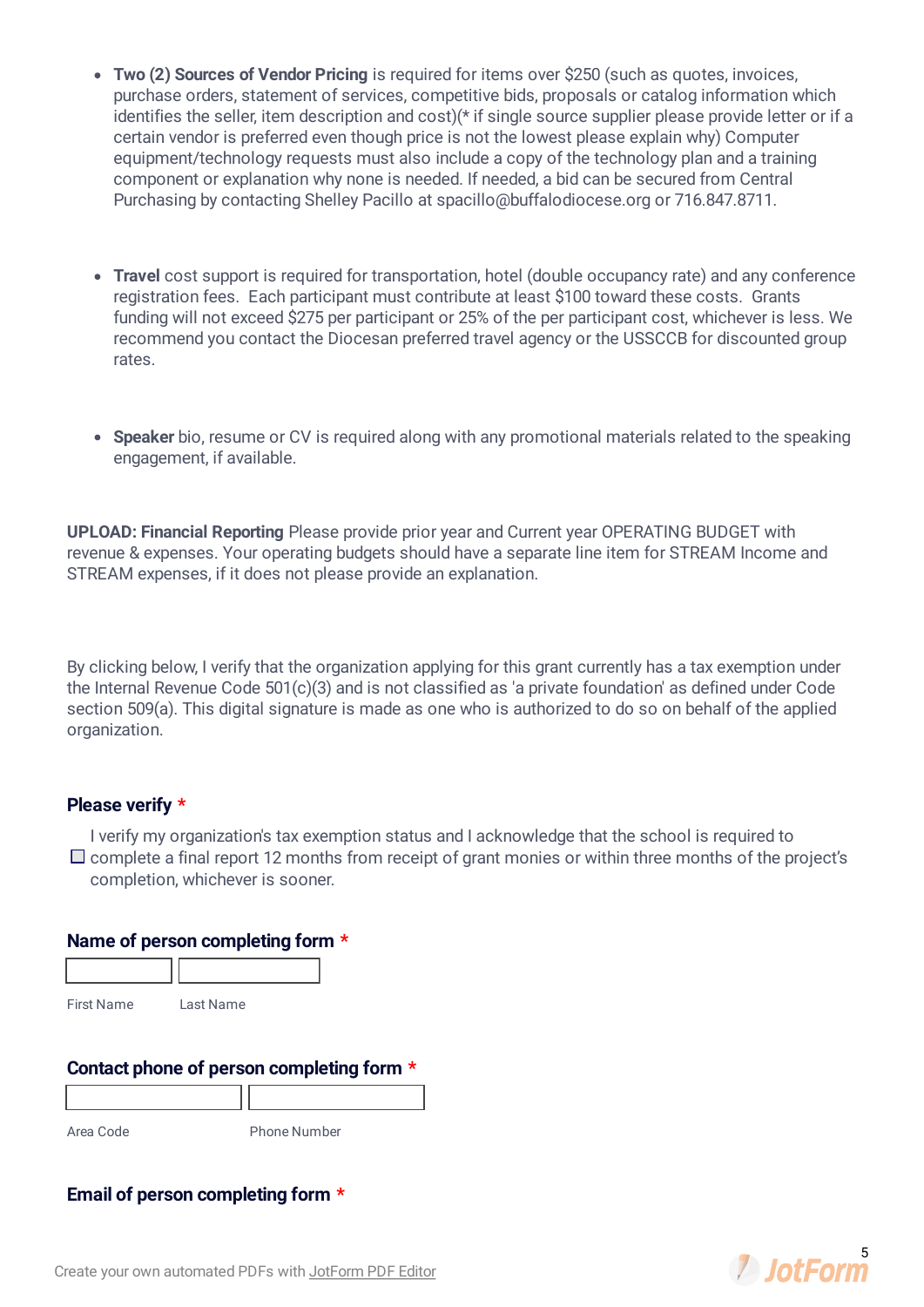# **Title of person completing form \***

## **Name and title of person in charge of implementing/ overseeing the grant project, if different than the person completing this application**

### **Email, if applicable**

example@example.com

Г

#### **Address where funds should be sent, if different from school address above**

| <b>Street Address</b>        |                  |
|------------------------------|------------------|
|                              |                  |
| <b>Street Address Line 2</b> |                  |
|                              |                  |
| City                         | State / Province |
|                              |                  |
| Postal / Zip Code            |                  |

٦

#### **Completed Date \***



**Grant applications that are received after 11:59 PM on September 15 will not be considered.**



Please click the SUBMIT button once. It will take 1-2 minutes for your form to upload - after that, you will be taken to a page that confirms your submission. You will also receive an email with a **copy of your completed application.**